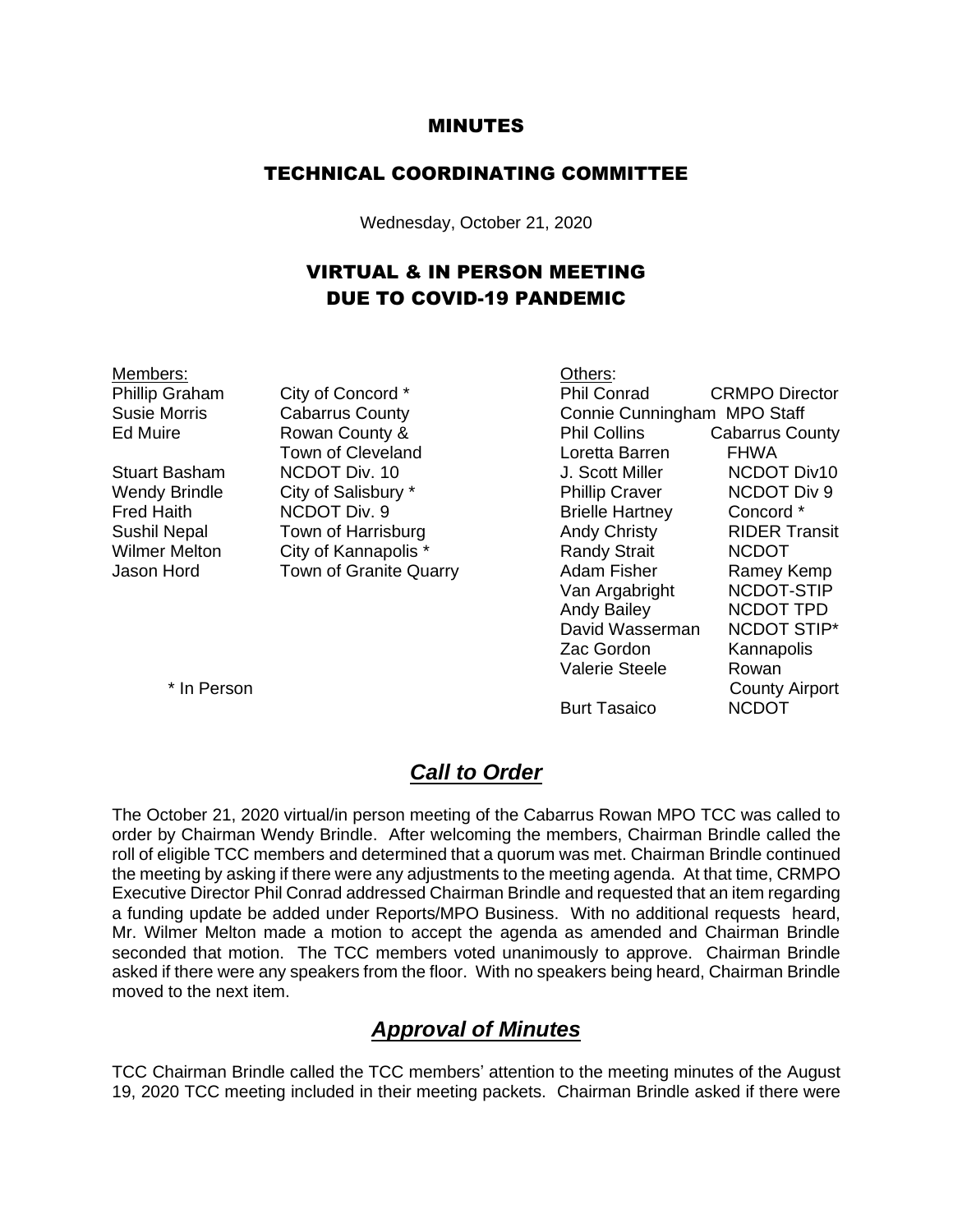any corrections or additions to the minutes. With no corrections or additions being heard, Mrs. Susie Morris made a motion to approve the minutes as presented. Mr. Ed Muire seconded the motion and the TCC members voted unanimously to approve.

### *2050 MTP DRAFT Projects List*

MPO Director Phil Conrad reported to the TCC members that since the reprogramming of the 2020-2029 TIP, MPO staff has been working on a draft revenue forecast for the 2050 Transportation Plan. This forecast, Director Conrad reported is based on the tier system included in the Strategic Mobility Formula, and statewide forecast methodology developed by NCDOT for regional and division tier allocations. Director Conrad went to say that these forecasts are applied to the projects listed in the 2045 Plan and most recent MPO SPOT/Priority List. He called member attention to the Draft 2050 Projects List included in their packet as attachment 3A. Director Conrad reviewed in detail the projects lists and revenues associated with the projects.

In addition, he went on to say that the MPO is requested to incorporate the recommendations from the Cabarrus County Public Transportation Master Plan and that those projects can be found in attachment 3B also included in the meeting packet. In closing, Director Conrad called members attention to memo's included in their packets regarding the lists and revenues. He then asked for questions or discussion.

With none heard, Mr. Wilmer Melton made a motion to recommend that the CRMPO TAC consider releasing the 2050 MTP Projects List and financial assumptions for public comment. Mrs. Susie Morris seconded the motion and the TCC members voted unanimously to approve.

# .*FY 2020-2029 MTIP Modification #3*

Director Phil Conrad reminded the TCC members that MPO staff is at times requested to bring amendments or modifications from recent NCDOT Board of Transportation agendas to the TCC/TAC for consideration. A request from the last NCDOT BOT meeting was made to modify additional projects. Director Conrad called members attention to the information included in their packets regarding the specific project modifications.

The first project modification is a bridge project (B-5136) on US 29/US 601 that will utilize Build NC Bonds with construction beginning in FY 2021. The second project modification is the delay in construction to FY 2022 for a bridge project (B-5808) on US 29/US 601. The third project modification is the delay in construction to FY 2023 for a bridge project (B-5810) on NC 24/27. The fourth project modification is a bridge project (B-5813) on NC 73 that will no longer utilize Build NC Bonds with construction beginning in FY 2021. The fifth project modification is the delay in construction to FY 2024 for the Bruton Smith Blvd sidewalk project (EB-5732). The sixth project is the delay in construction to FY 2022 for the railroad track improvements in Rowan County (P-5726).

He then called members attention to Attachment 4 which was a draft resolution modifying the MTIP for these projects. He asked for any questions or comments regarding the information presented. With none heard, Mr. Phillip Graham made a motion to recommend that the CRMPO TAC consider endorsing modification #3 to the FY 2020-2029 MTIP. Mr. Wilmer Melton seconded the motion and the TCC members voted unanimously to approve.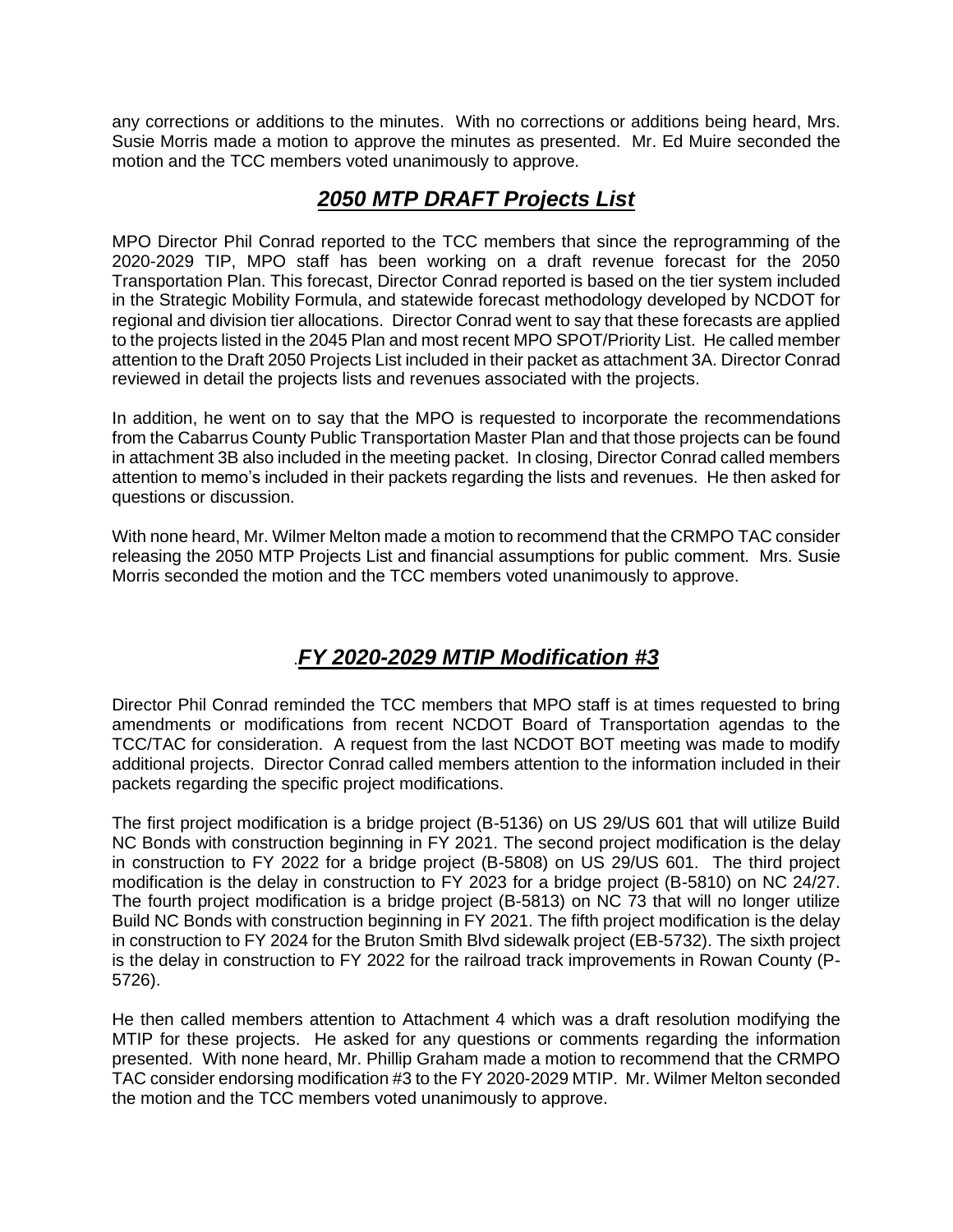# *Draft Public Participation Policy Revisions*

Director Conrad explained that with recent Federal Certification Review completion, the FHWA has suggested that the CRMPO consider some modifications to the CRMPO's Public Participation Policy in order to make it consistent with the recently adopted TCC by-laws authorizing virtual meetings. Director Conrad continued by stating that any revisions to the Public Participation Policy requires a 45-day public comment period or review. Director Conrad explained that the public comment period will end in two days on October 23<sup>rd</sup> and that no comments had been received as yet. He called members' attention to Attachment 5 which was a DRAFT Public Participation Policy for the Cabarrus-Rowan MPO. He went on to review and explain in detail the changes and language of the policy.

Once the review was complete, he asked for any questions or comments. With none being heard, Mr. Wilmer Melton made a motion to recommend that the CRMPO TAC adopt the DRAFT Public Participation Policy. Chairman Brindle then seconded the motion and the TCC members voted unanimously to approve.

# *Federal Certification Review*

CRMPO Director Phil Conrad reported to the TCC members that due to the federal designation as a Transportation Management Area (TMA), the Cabarrus-Rowan MPO is required to participate in a Federal Certification review every 4 years. This review is conducted by the FHWA and certifies whether the MPO has a valid transportation planning process. The FHWA conducted the most recent review on July 28th virtually. MPO staff completed a multi-page desk audit in advance of the virtual review. He called TCC members attentions to a summary of the findings of this review and a corresponding executive summary included in the TCC packets as attachment 6.

Director Conrad continued by introducing Mrs. Loretta Barren with FHWA to provide a summary of the certification process and the outcomes. Mrs. Barren walked the TCC members through the certification process and pointed out specific items that are considered during the review. She reported that the CRMPO had achieved three commendations which she highlighted and had no corrective actions. In closing Mrs. Barren outlined some recommendations for a few items that FHWA would like to see included in the future.

Director Conrad thanked Mrs. Barren and FHWA staff who conducted the review as well as City of Concord staff and MPO staff.

## *Reports/CRMPO Business*

**1. Local Reports - MPO/TPD/NCDOT Division 9 & 10** – Mr. Fred Haith, NCDOT Division 9 representative reported he had nothing to add beyond the spreadsheet included in the members packets. Mr. Stuart Basham, representative for Division 10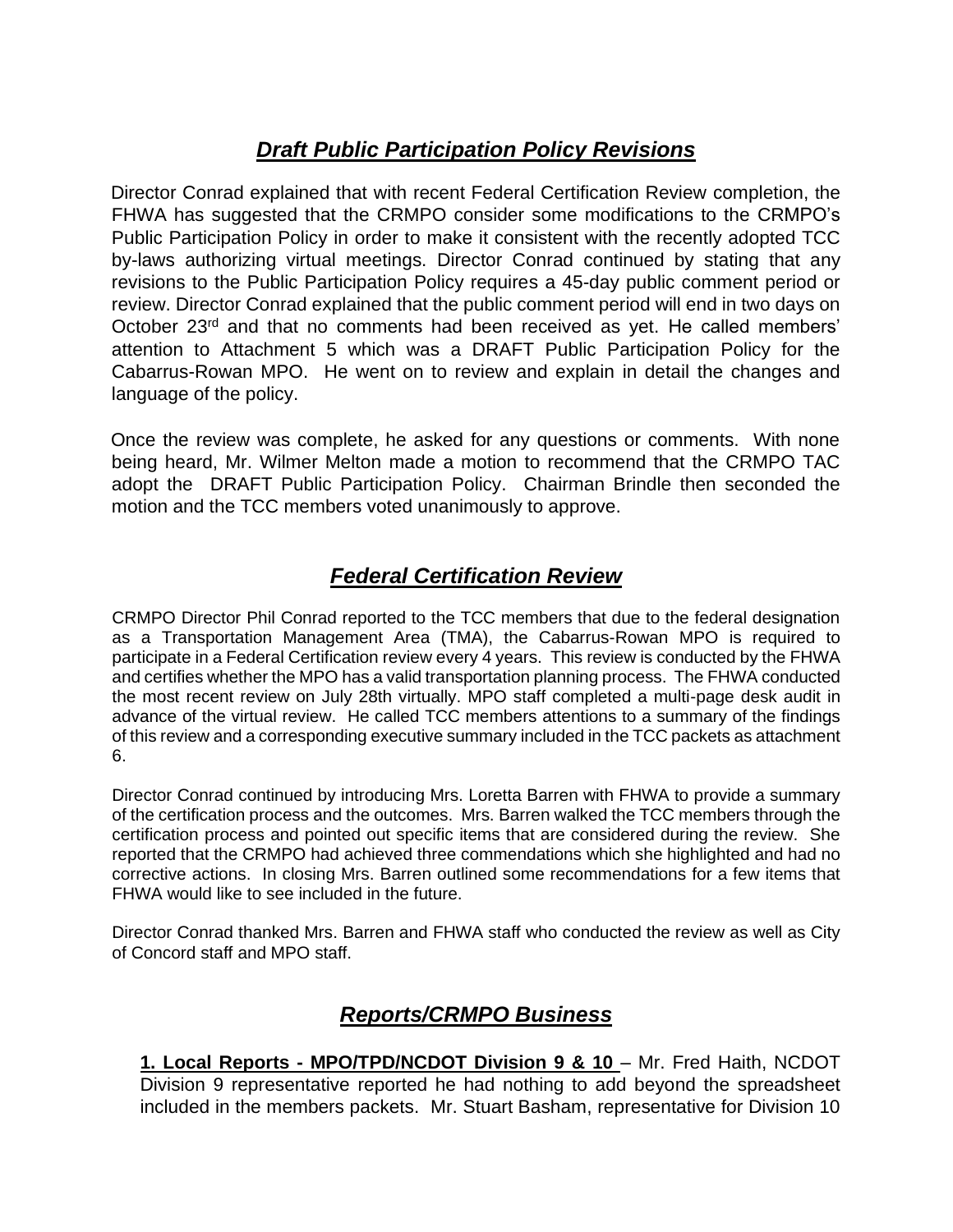called the TCC members' attention to a spreadsheet of Division 10 project updates and highlighted some of the ongoing projects in Division 10. Mr. Basham also reported that NCDOT had recently released the Crash Data for North Carolina.

2. NC Moves 2050 Plan Public Comment- Mr. Van Argabright and Mr. David Wasserman reminded the TCC members that NCDOT made a request back in August to borrow funds from the CRMPO to get projects moving all over the State. They explained that NCDOT is now moving forward to get those projects moving again that are completely ready to begin work right now. Their request at this meeting is for the CRMPO to provide them a list of the shovel ready projects and to prioritize them.

Director Conrad stated that he would send an email out to all of the TCC members as to what is being requested and get their input on creating the list and prioritizing the projects on it. He also called members attention to a website shown in their agenda that provides further information.

**3. COVID-19 Funding Impacts** – Director Conrad introduced Mr. Burt Tasaico with NCDOT who provided the TCC members with a power point presentation regarding the financial impacts COVID-19 has had on the State and in turn NCDOT as well as Federal funding. Phil reported to the TCC members that an email will be sent out to everyone containing the power point presentation.

**4. Rowan Transit System Section 5310 Grant Application Letter of Support –**  Director Conrad directed the TCC members to information included in their packets regarding the Rowan Transit System's Section 5310 Grant Application. Rowan Transit is asking the CRMPO for a letter of support to accompany their application. With no questions or discussions heard, Mr. Ed Muire made a motion to recommend that the TAC send a letter of support and Chairman Brindle seconded the motion. The TCC members voted unanimously to approve.

**5. P6.0 Tentative Schedule -** Director Conrad reported to the members that the SPOT Team has met and will move forward on scoring submitted projects.

**6. CTP Amendment-High Capacity Transit Corridor –** Director Phil Conrad called the members attention to the information included in their meeting packets and said that the process is beginning. He reported that he will be sending out an email with additional information.

**7. Travel Markets –** Director Conrad called members attention to the information included in their packets and explained the content to the members.

# *Informational Items*